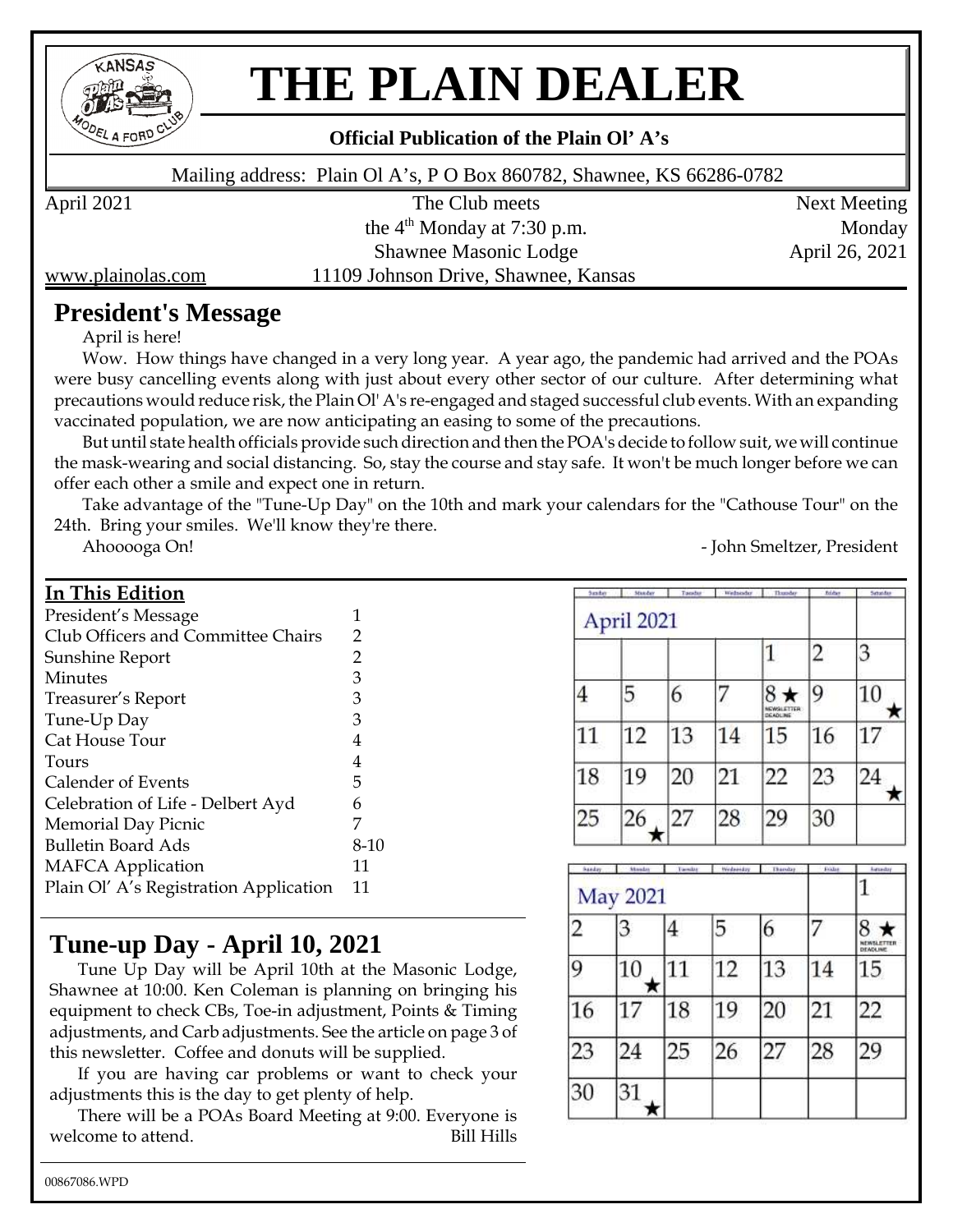#### *Page 2 The Plain Dealer April 2021*

#### 2021 Club Officers

| President      | John Smeltzer           | 913-638-7032 | js5200ks@gmail.com     |
|----------------|-------------------------|--------------|------------------------|
| Vice President | Ed Jankowski            | 402-676-6951 | emjank1626@gmail.com   |
| Treasurer      | <b>Bob Hess</b>         | 816-668-3902 | roberthess30@gmail.com |
| Secretary      | Nancy Hess              | 816-679-9051 | nancy12731@gmail.com   |
| Director       | Justin Read             | 816-547-8608 | onsitetech@mac.com     |
| Director       | Ken Coleman             | 913-631-2752 | kcoleman555@gmail.com  |
| Director       | <b>Theresa Guenther</b> | 913-682-2545 | ronsaresto@yahoo.com   |

#### Committee Chairpersons - 2021

| Calling                    | Ken Coleman         | 913-631-2752 | kcoleman555@gmail.com       |
|----------------------------|---------------------|--------------|-----------------------------|
| Ladies Night Out           | Ken Coleman         | 913-631-2752 | kcoleman555@gmail.com       |
| Membership                 | <b>Chuck Marcus</b> | 913-681-6079 | cfnamarcus@yahoo.com        |
| Newsletter                 | Joyce Tweedy        | 816-410-4613 | jtweedy@swansonbernard.com  |
| <b>Restorer Articles</b>   | Ron and Theresa     |              |                             |
|                            | Guenther            | 913-682-2545 | ronsaresto@yahoo.com        |
| Seminars                   | <b>Bob Hess</b>     | 816-668-3902 | roberthess30@gmail.com      |
| Sunshine                   | Deborah Smeltzer    | 913-638-7032 | deborah.smeltzer@gmail.com  |
| Historian                  | <b>OPEN</b>         |              |                             |
| <b>Tour Codirector</b>     | <b>Bill Hills</b>   | 913-406-2085 | bill.hills.sh@gmail.com     |
| Car Show Coord.            | Justin Read         | 816-547-8608 | onsitetech@mac.com          |
| Christmas Party            | Ed Jankowski        | 402-676-6951 | emjank1626@gmail.com        |
| <b>Memorial Day Picnic</b> | Ed Jankowski        | 402-676-6951 | emjank1626@gmail.com        |
| Refreshment Coord.         | Fran Coleman        | 913-481-6658 | fcole61@gmail.com           |
| Webmaster                  | Joe Nicholas        | 913-710-3292 | joseph.h.nicholas@gmail.com |
|                            |                     |              |                             |

#### **Newsletter Articles**

**Theormation for the newsletter should be sent** 

Information for the newsletter should be sent<br>
to Joyce Tweedy. Her email address is jtweedy@swansonbernard.com, or snail mail, 4600 Madison, Ste. 600, Kansas City, MO 64112 or phone Joyce at 816-410-4613.

The deadline for submission of articles is the  $8<sup>th</sup>$  of the month.

#### **Facebook**

Plain Ol' A's is now on Facebook: Search For "Plain Ol' A's" and request to join the Private Group.

https://www.facebook.com/groups/2581927338560371 There are pictures posted from the Fall Foliage Tour and the HyVee Car Show, along with some previous events.

#### **MAFCA Membership**

There is a membership form to MAFCA in the back of the newsletter for anyone who is interested.

### **Sunshine Report**

Update on Bill Mills

Bill is doing well and both he and Vicky were able to join us for the March "Blow Off the Dust" tour and the monthly meeting. Please continue to keep both Bill and Vicky in your thoughts and prayers as Bill continues his treatments.

#### Celebration of Life for Delbert Aye

Delbert, Husband and Father, passed on January 29, 2021. A celebration of his life will take place at the VFW Park, Tonganoxie, Kansas, on May 22, 2021, from 1:30-3:00 pm. Please see the flyer on page 6 of this newsletter.

Please send your news, happy or sad, to Deborah Smeltzer at Deborah.smeltzer@gmail.com or call Deborah at 913-526-6977.

Thanks.

Deborah Smeltzer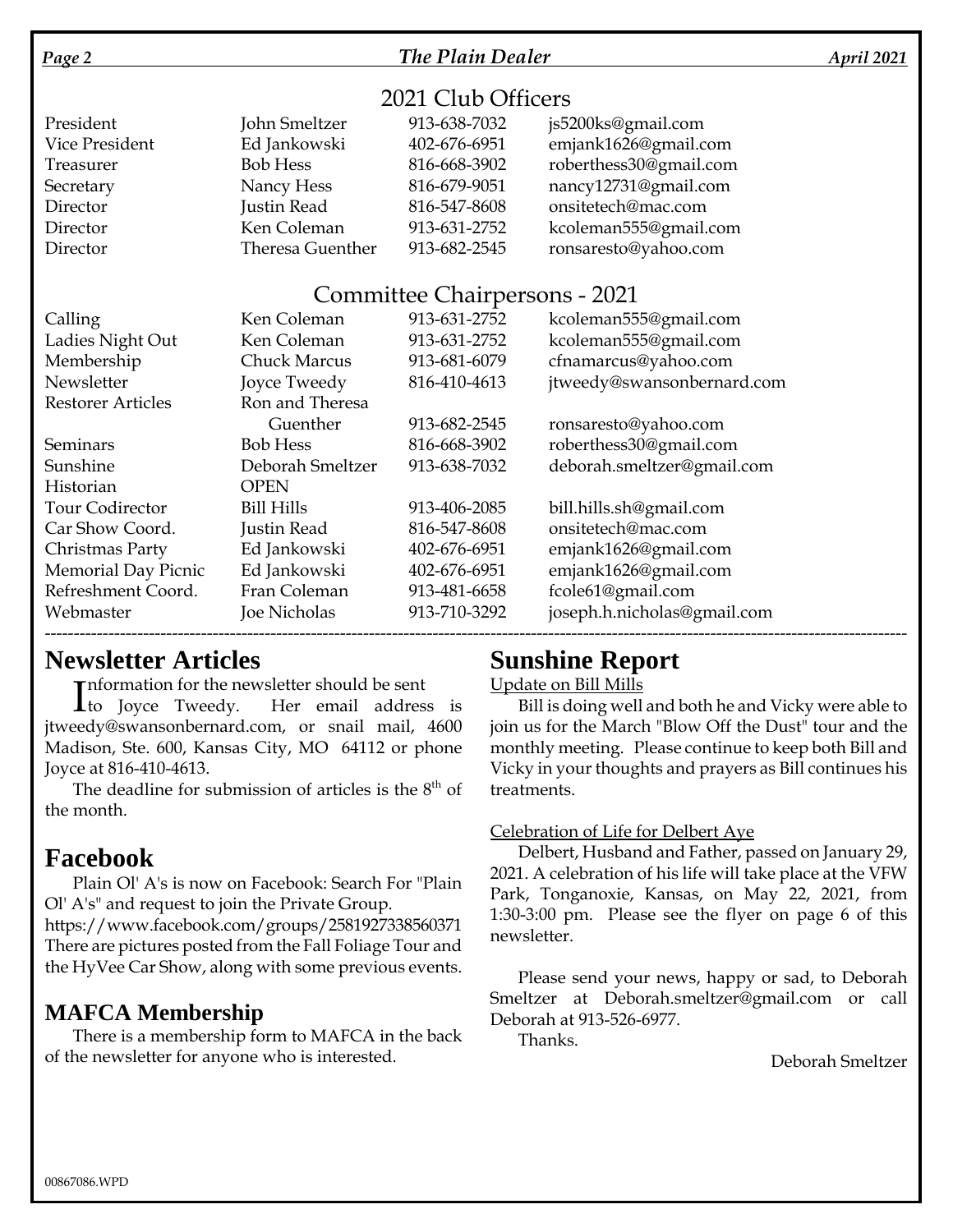#### *April 2021 The Plain Dealer Page 3*

#### **March 2021 Minutes**

The Plain Ol' A's met on March 22, 2021, at the Masonic Hall. President John Smeltzer called the meeting to order at 7:30 P.M.

Guests and New Members-No guests or new members were present.

Minutes-The minutes were approved as published in The Plain Dealer.

Treasurer's Report-Bob Hess gave the treasurer's report. The balance is \$15,763.99.

Sunshine Report-Terry Richardson had bypass surgery. Bill Cotter was hospitalized. Georgia Bianchi has been ill. Deborah will send welcome cards to new members.

Ladies' Night Out-There will be no ladies' night out until further notice.

Newsletter-- Jim Bernard is moving to Colorado. Joyce Tweedy will be the contact for the newsletter.

Tours-The following activities are being planned:

- April 10 Tune-up day, preceded by a board meeting at 9:00 A.M.
- April 24 Tour to Cedar Cove Feline Conservation and picnic in Spring Hill
- May 31 Memorial Day picnic, Miller Memorial Park in DeSoto, and tour for ice cream

Car Shows:

Shawnee Town - May 12, June 16, July 31, September 12, October 13

HyVee-October 30

Christmas Party-The Christmas party is uncertain at the present time.

Webmaster-Send any pictures for the website to Joe Nicholas.

Business Cards-The possibility of club business cards was discussed. We will research and discuss the format and cost of cards.

Membership Survey-If members have suggestions regarding activities or events, they should contact John.

Driving Sessions-Theresa Guenther will plan a lady drives a Model A driving session. She is still looking into this.

Refreshments-There were no refreshments. We will not have refreshments until further notice.

Technical Session-Ed Jankowski provided handouts on carburetors and a special post office vehicle. He will hold a session on shutoff valves at the April meeting.

Nancy Hess, Secretary

#### **Welcome New Members:**

Michael & Darla Hoskins 816-352-7079 Email: djdesign@swbell.net 10708 College Ave Kansas City, MO 64137 1930 Coupe

### **Treasurer's Report - March 2021**

| Beginning Balance 2/28/2021       |                                  | \$15,763.99 |
|-----------------------------------|----------------------------------|-------------|
| <b>Checking Balance</b>           | \$2,734.25                       |             |
| Income                            |                                  |             |
| Renewal Dues                      | 25.00                            |             |
| <b>New Member Dues</b>            | 25.00                            |             |
| <b>TOTAL INCOME</b>               |                                  | $+50.00$    |
| Expenses                          |                                  |             |
| Kansas Not for Profit filing      |                                  |             |
| fee                               | 40.00                            |             |
| IRS 990-N Not for Profit          |                                  |             |
| filing service                    | 19.90                            |             |
| Newsletter Refund                 | 5.00                             |             |
| Feb. & March Newsletters          | 9.12                             |             |
| <b>TOTAL EXPENSES</b>             |                                  | $-74.02$    |
| Money Market Account              |                                  |             |
| <b>Beginning Balance</b>          | \$12,435.16                      |             |
| <b>Interest Payment</b>           | 1.06                             |             |
| <b>Total Money Market Balance</b> |                                  | \$12,436.22 |
| Ending Balance 3/31/2021          |                                  | \$15,741.03 |
|                                   | Submitted by Bob Hess, Treasurer |             |

#### **Tune-up Day April 10, 2021**

See all of you at this year's TUNE UP DAY!

This list below is a few of the things we are planning to help with. If we missed something, we can probably still consult and get it done.

Some members signed up for specific tasks and others can fill in where needed.

When you get there, see Bill or Ken to get you started.

If you are attending but driving your other car, consider throwing in an extra floor jack and stands.

2021 Tune Up Day at 10AM

Tasks

- 1 Brake adjustment, Ed Jankowski
- 2 How much to retard and advance/when
- 3 Timing with the pin and Nurex tool/Gapping points
- 4 Checking electricity with a test light / distributor
- 5 Front end alignment, toe-in, Doug belt, Lance Burton
- Timing and Electronic ignition, Lance Burton
- 7 Clutch adjustment
- 8 Troubleshooting the loose front end (death wobble)
- 9 Adjusting carb air and idle/ vacuum gauge
- 10 Front wheel bearing adjustment, Bill Carter
- 11 Leaking Carb. / float level with sight gauge
- 12 Is my Condenser working
- 13 Using trash bags to install tires, Ron Guenther
- 14 Horn Tune up

Rain date is Saturday, April 17th.

– Ken and Fran Coleman

00867086.WPD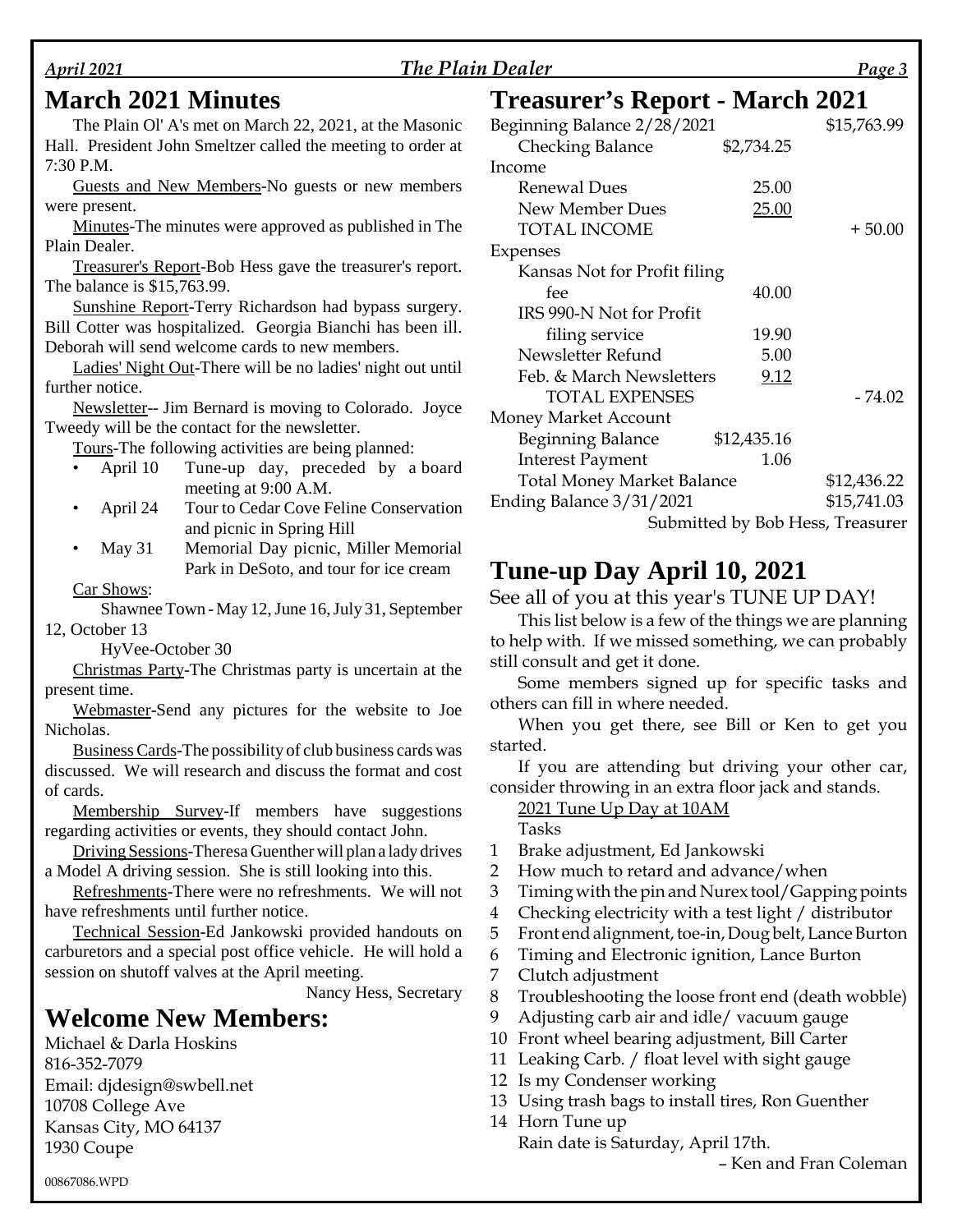#### The Plain Dealer

#### **Tour to Cedar Cove Feline Conservation** April 24th, 2021

Here is the agenda for our trip to the Cat House;

- 1. We will meet at the McDonald's at 7 Hwy. and I-35 (S. Harrison St. & S. Hamilton Cir.) at 10:00. We will leave McDonald's at 10:30.
- 2. We will have our picnic at Veteran's Park in Spring Hill. We will leave for Louisburg about 11:45. This is a bring your own food picnic.
- 3. I have setup our tour at Cedar Cove for 1:00. Right now we have 23 people signed up for the tour. If you have not signed up or would like to add extra people, please call (913-406-2085) or email me (bill.hills.sh@gmail.com) so I can add you to the list. I plan to give Cedar Cove an updated headcount on the 21st. Cedar Cove said they would try to keep our group together if we have 30 or less. If we have more than 30, we may be broken into two groups- one group starting at 1:00 and the other group starting at 1:30. Cedar Cove normally limits their tour groups to 20 people.
- 4. If we have time we will try to stop at Louisburg Cider Mill on the way home. If we go to the Cider Mill, we can use Metcalf 69 Hwy. or 169 Hwy. for our routes home. If we don't go to the Cider Mill we will head up Metcalf Rd. for our route home.

Cedar Cove said they would give us a discount on admission but did not give me prices. Here are their normal admission prices:

Adults-\$18 **Kids-\$12** Seniors-\$9

Cedar Cove does require us to wear masks.

If the Weather forecast is calling for rain on the 24th we will reschedule for another day.

Hope to see on the 24th.

Bill Hills 

#### **Tours - 2021**

With the COVID virus still going on my first responsibility is to keep our members healthy and safe so we will be following the state, county, and local mandates of wearing masks and social distancing by holding outdoor events and picnics as we did in 2020. We will not be holding our monthly breakfast or doing indoor gatherings such as going to Union Station. All of our events will be subject to change if the mandated restrictions do not allow them.

Here is what I'm planning for 2021 until it is safe for us to make changes that will allow us to do indoor events and have lunch in a restaurant. We will try to have a Saturday tour and picnic each month starting in April.

Here is what is planned for April: Tune Up Day-Masonic Lodge, Shawnee at 10:00. April-10 Ken Coleman is planning on bring his equipment to check CBs, Toe-in adjustment, Points  $\&$ Timing adjustments, and Carb adjustments. POA Board Meeting-Masonic Lodge, Shawnee will start at 9:00 a.m. April 10 Everyone is welcome to attend. April 24 Tour to Louisburg, KS to The Cedar Cove Feline Conservation with a picnic at the Veterans Park in Spring Hill. We will meet at 10:00 at the McDonald's at 7 Highway and I-35. We will have our picnic first before going to Cedar Cove. See the tour agenda in the newsletter. POAs Picnic at Miller Memorial Park in DeSoto at noon with a tour for ice cream after. This May- $31$ is a bring your own picnic. June 19 I have not come up with a tour yet but am thinking we will go somewhere for a picnic. If anyone has a suggestion of where to go, please let me know. Being the 4<sup>th</sup> of July parade has been cancelled, we will do a short morning tour. More to come July  $3$ on this

If you have ideas for tours or places for us you can contact me by phone or text at 913-406-2085 or email at bill.hills.sh@gmail.com.

Happy Model A motoring,

00867086.WPD

**Bill Hills**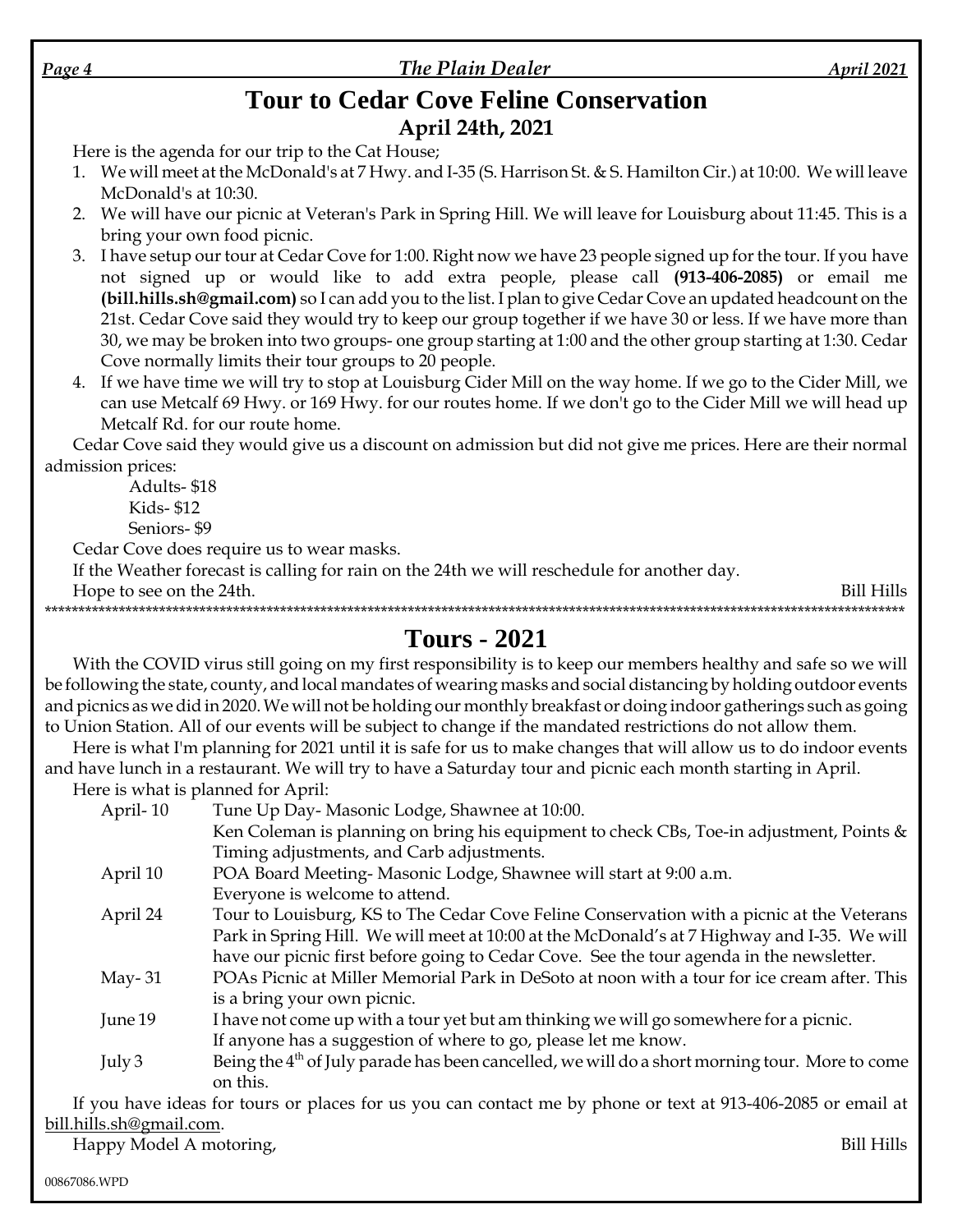#### *April 2021 The Plain Dealer Page 5* **Plain Ol' A's Calendar 2021**

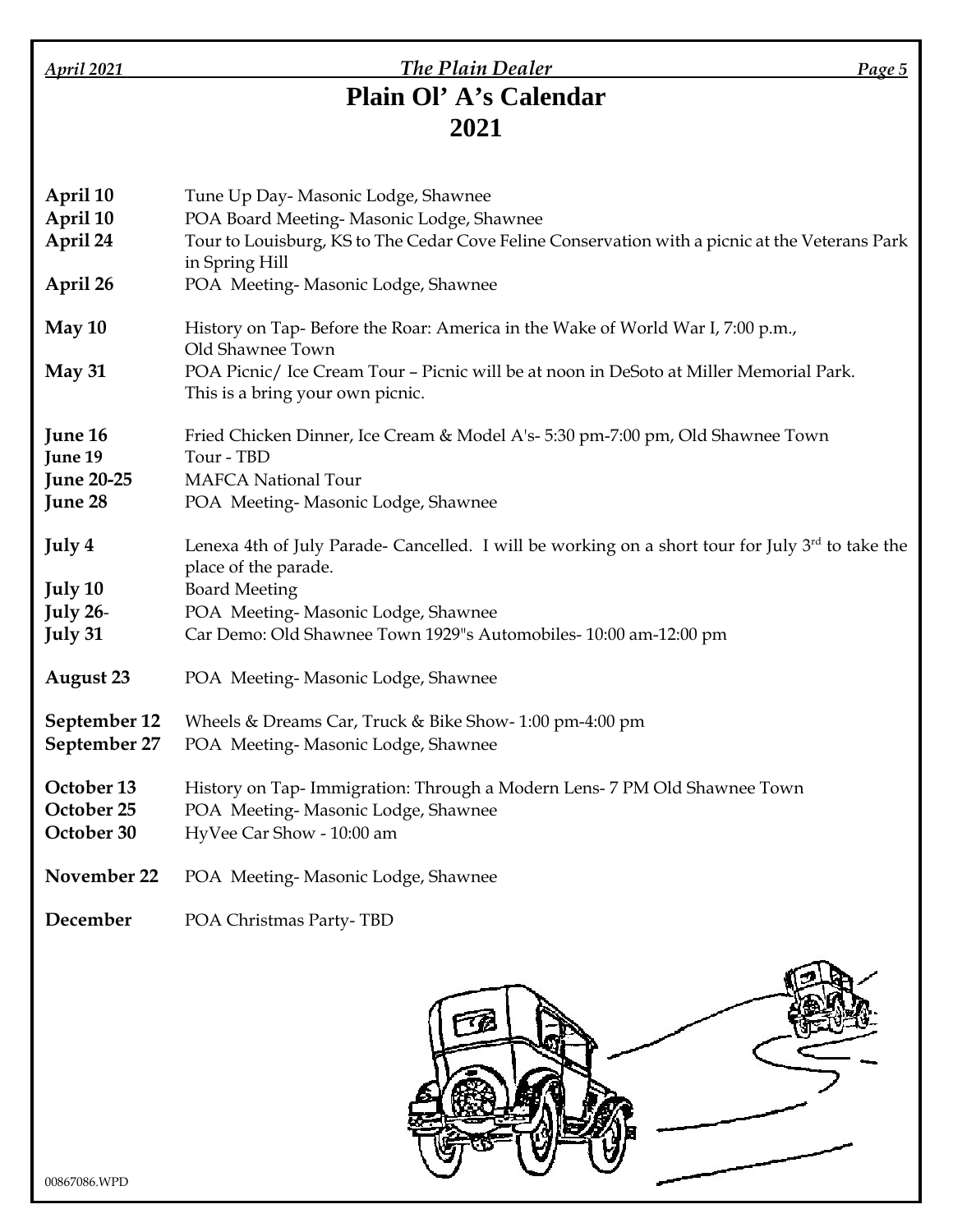#### *Page 6 The Plain Dealer April 2021*

# Celebration of Life Event



## Remembering Delbert Allen Aye

Delbert, Husband and Father passed on January 29, 2021. A celebration of his life will take place at the VFW Park, Tonganoxie, Kansas on May 22, 2021, from 1:30-3:00 pm. A brief service will be held and you will have an opportunity to express your favorite memories of Delbert. Drinks and snacks will be provided.

Classic vehicle owners are encouraged to meet at 1:00 at Billie & Delbert's home, 19851 219th Street, Tonganoxie. We will enjoy seeing the long caravan of classics travel to the park at about 1:15. From there, we will leave at 3:00 and travel to the Leavenworth National Cemetery to visit Del's interment site.

RSVPs are appreciated, but not required. Please contact Mark @ Badvolvo@gmail.com.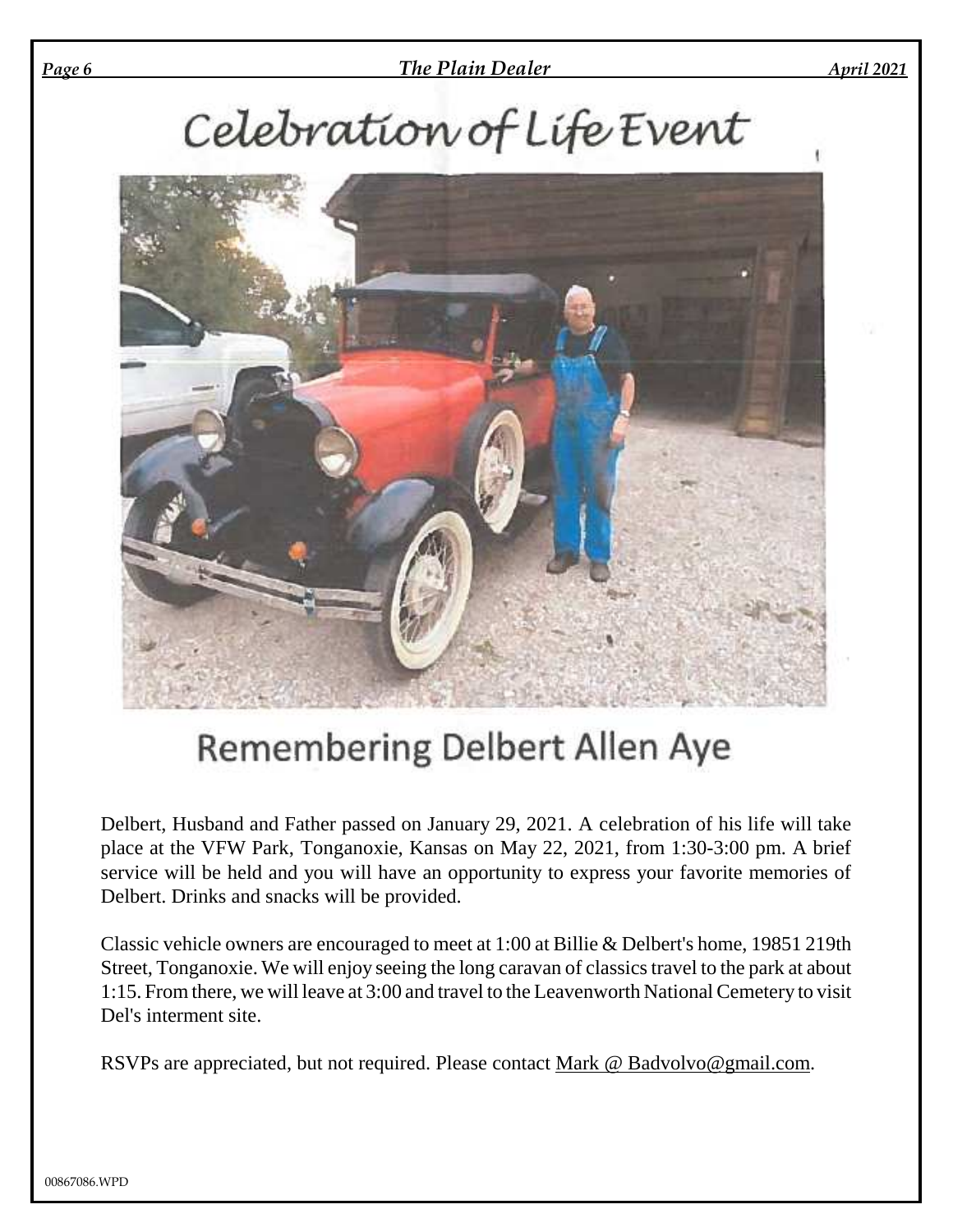*April 2021 The Plain Dealer Page 7*

#### **Memorial Day Picnic**

This year the Plain Ol A's will hold their annual club picnic on Memorial Day, May 31, 2021, at the Miller Park<br>The pavilion in DeSoto Kansas. The pavilion has been reserved from 9:00 AM to 3:00 PM. Due to the covid virus  $\perp$  pavilion in DeSoto Kansas. The pavilion has been reserved from 9:00 AM to 3:00 PM. Due to the covid virus the present plan is for those attending to bring their own box lunch. The Harps grocery in DeSoto will be open on Memorial day and has a deli that serves hot food. Any changes to this and detailed directions to the park and grocery will be presented in the Plain Dealer in the future. For those of you who have attended Dean Weller's birthday parties in the past, this is the pavilion where they were held.

– Ed Kankowski

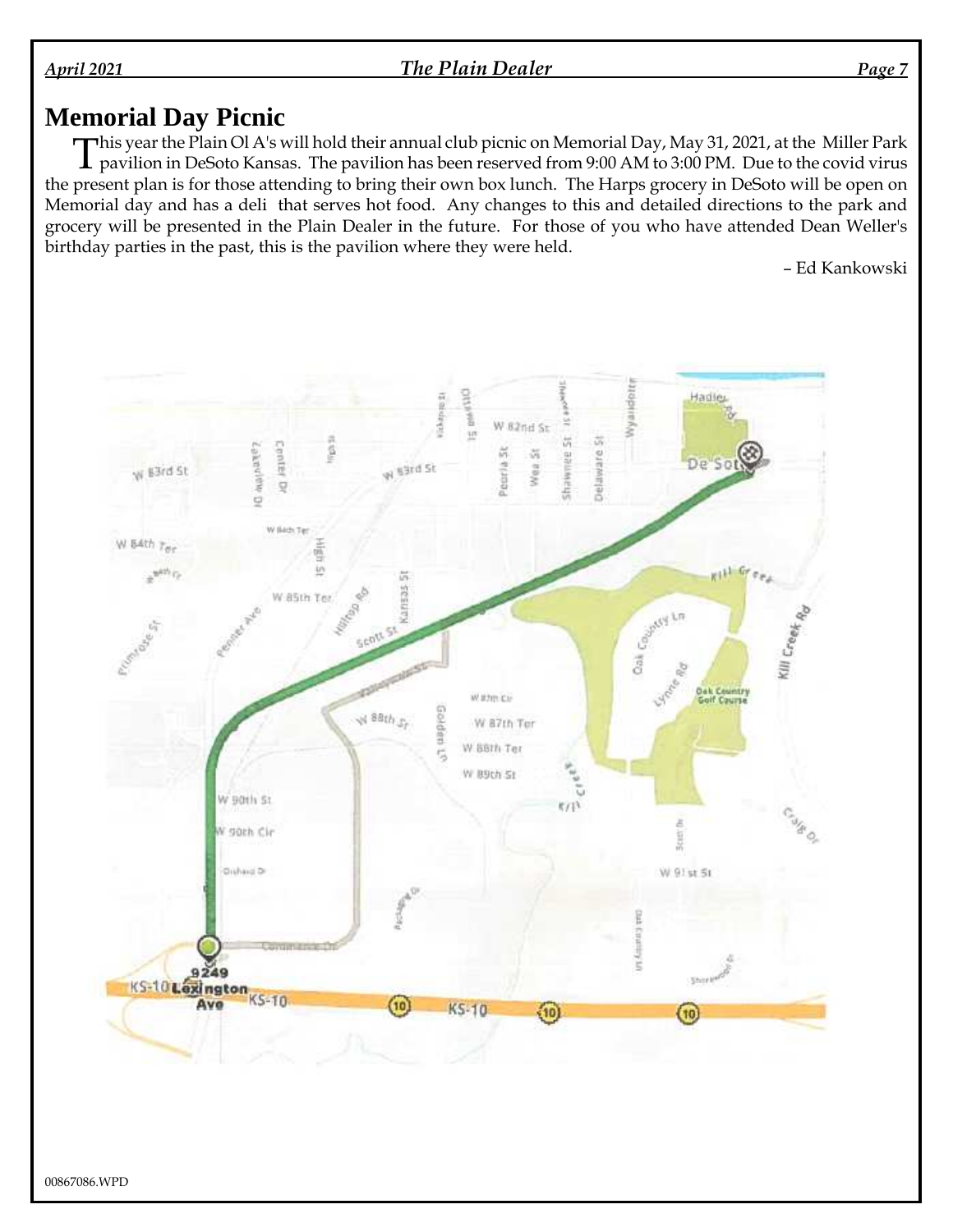#### *Page 8 The Plain Dealer April 2021*

#### **Bulletin Board**

Place notices and advertise items for sale. No charge for members and other individuals selling their own items. The Club has voted to include ads from other local Model A Clubs. \*\*\*Items will run in three issues, unless renewed or canceled. Date of first insertion is in parenthesis.\*\*\*

Commercial Business ads are: business card size - \$25.00 per year; quarter page size - \$35.00 per year; and half page size - \$50.00 per year. Fees for commercial ads includes a free subscription to the Club's monthly newsletter, The Plain Dealer. For information, contact Jim Bernard, Jr. at 816-410-4610. \*\*\*\*\*\*\*\*\*\*\*\*\*\*\*\*\*\*\*\*\*\*\*\*\*\*\*\*\*\*\*\*\*\*\*\*\*\*\*\*\*\*\*\*\*\*\*\*\*\*\*\*\*\*\*\*\*\*\*\*\*\*\*\*\*\*\*\*\*\*\*\*\*\*\*\*\*\*\*\*\*\*\*\*\*\*\*\*\*\*\*\*\*\*\*\*\*\*\*\*\*\*\*\*\*\*\*\*\*\*\*\*\*\*\*\*\*\*\*\*\*\*\*\*\*\*\*\*\*\*\*\*\*\*\*\*\*\*\*\*\*\*

### For Sale at Grandpa's Garage, DeSoto

I have sold 15 cars, but still have 14 cars for sale.

ALL CAR PARTS PRICE REDUCED

CALL FOR AN APPOINTMENT

913-585-3326 Cell 913-585-1313 Home

LET THE PHONE RING A LONG TIME



UNDER THE SPREADING CHESTNUT TREE THE SHADE TREE MECHANIC STANDS WITH A WORRIED LOOK UPON HIS FACE AND VERY GREASY HANDS



LVE WORKED ON THIS THING OLL DAY I'VE HAD THIS ALL APART THE DONE EVERY TOING I KNOW TO DO AND THE DUMB THING STILL WONT START



THEN A LITTLE NEIGHBOR GIRL CANE OUT TO PLAY AND LOOKED UPON THE DASH FIR, I THINK I SEE YOUR PROBLEM YOURE ONLY OUT OF GAS



Many MAFCA members have already renewed for 2021 - thank you to all who've done so!

Mambership brings many benefits as we all loww, and our dues are the main source of the income that enobles them. If you haven't yet renewed your membership, this is the time to make that happen! And thank you.

Renew your 2021 membership today

Call 866-379-3619 or visit www.mafca.com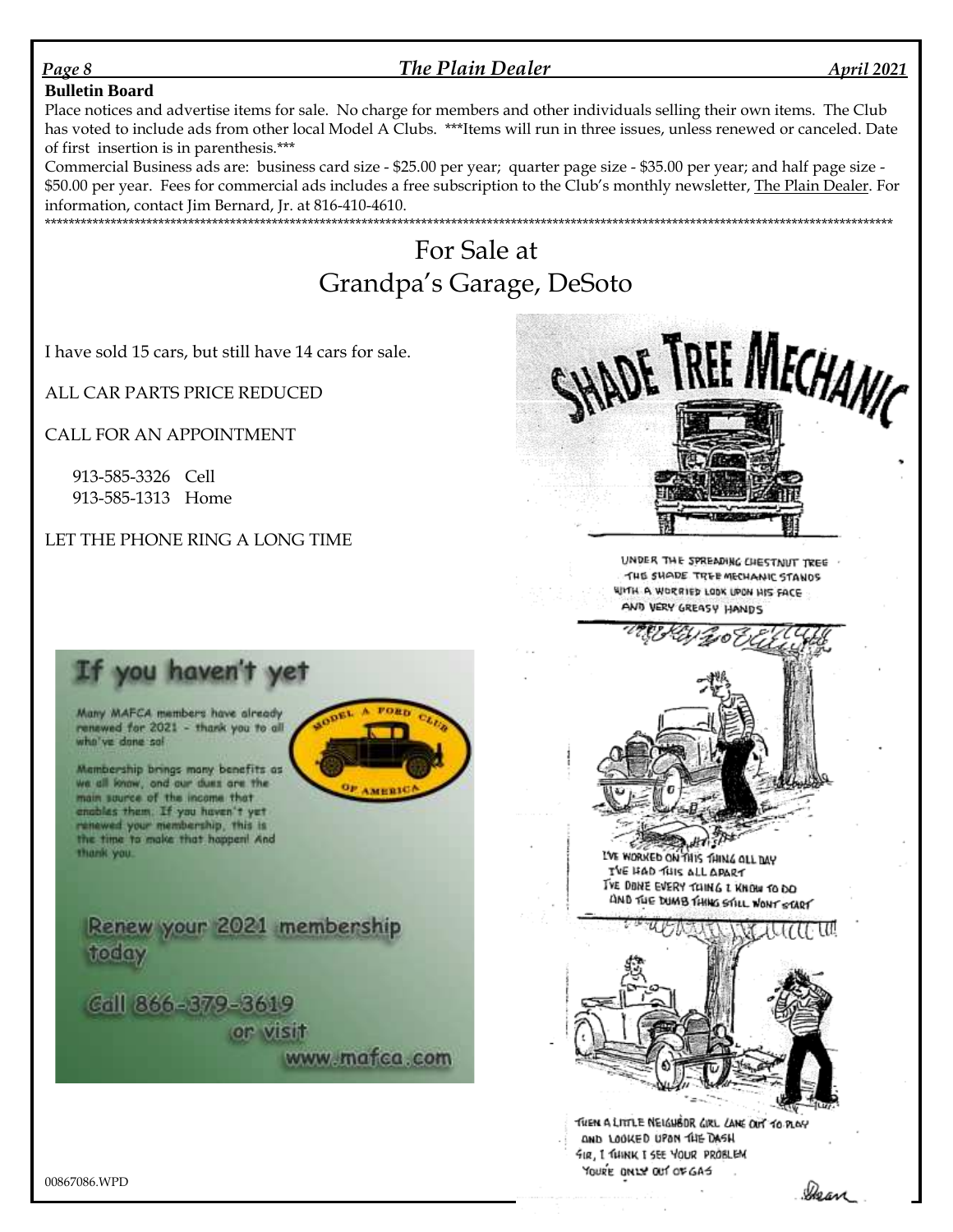#### *April 2021 The Plain Dealer Page 9*

#### **Videos Available to Our Members**

Most available on VCR and some on DVD Roadside Troubleshooting Jewelry of the Model A Era How To Stop On a Dime Gennin Along Carbs & Carbos Flasher (turn signals) Timing the Ignition Tillotson Carburetors Dial D for Distributor Electrical Seminar '87 Hargrave Rebuilding Model A Differential (new)

#### **Other Model A Titles**

Kansas City (Movie) 2000 Hillclimb Weston Yokahama Model A Picacho Peak Hill Climb 2000 The New Ford Model A Ford Motor Co. 1928 1995 Great North American Race Mid American Regional Mafca Regional meet 89 Mafca Regional Meet 87 OLD Cars, Creston 35 ford, 87 reg, Atch Flyin

Other Cars 1935-36 Fords 1932 V8 Ford at the Races

See Ken Coleman 913-631-2752

There's a new video in the library: "Rebuilding Model A Differential"

## **PGaslight Auto Parts 1909-48 FORD Parts** Model A, T, & V-8 Parts 800.242.6491 www.gaslightauto.com 1445 S. US Hwy 68, Urbana, OH 43078

#### **Welcome New Members:**

Michael & Darla Hoskins 816-352-7079 Email: djdesign@swbell.net 10708 College Ave Kansas City, MO 64137 1930 Coupe

# Classic Motor Sales, LLC.

## J.B. Hodgdon

**Classics to Current Models** Office: (913) 362-2436 Mobile: (913) 205-8448 0086208000b: jb@hodgdon.com

**6436 Vista Drive** Shawnee, Kansas 66218

**BUY - SELL** 

**TRADE** 

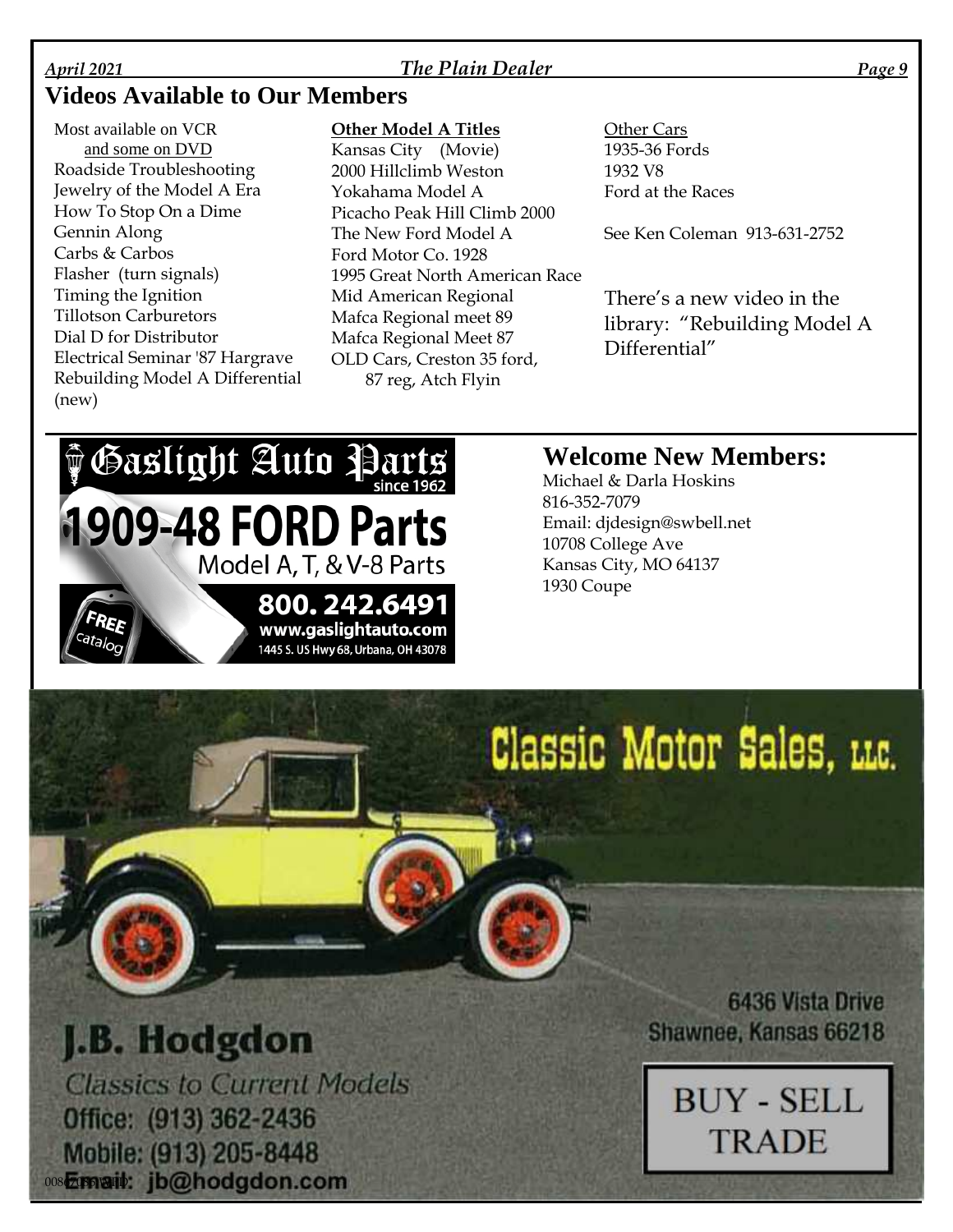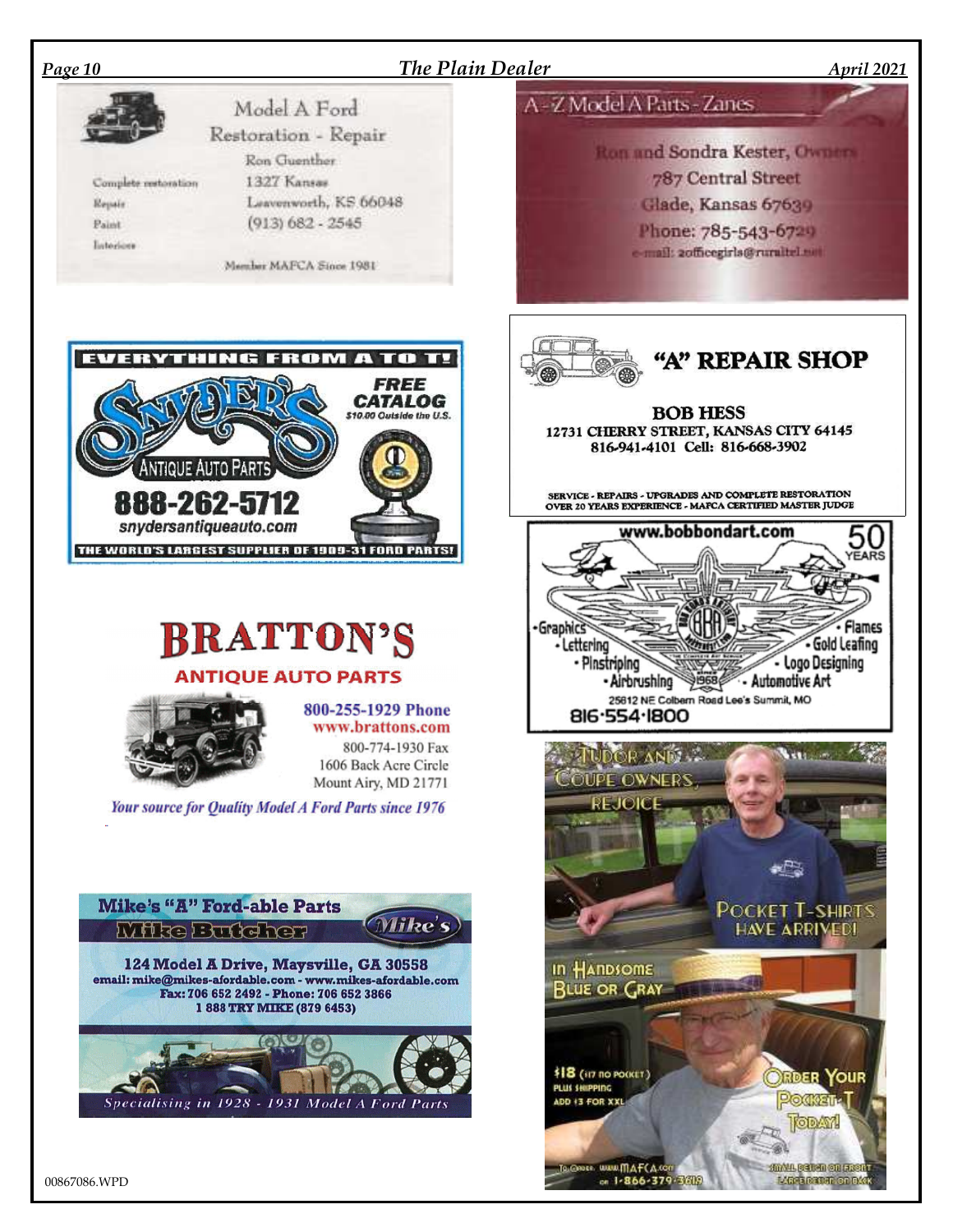| <b>April 2021</b>                                                                                                                                                                                                                    | The Plain Dealer                                                                                                                                                                                                               | <b>Page 11</b> |
|--------------------------------------------------------------------------------------------------------------------------------------------------------------------------------------------------------------------------------------|--------------------------------------------------------------------------------------------------------------------------------------------------------------------------------------------------------------------------------|----------------|
|                                                                                                                                                                                                                                      |                                                                                                                                                                                                                                |                |
|                                                                                                                                                                                                                                      | <b>Join The Model A Ford Club of America</b>                                                                                                                                                                                   |                |
| <b>New Membership</b>                                                                                                                                                                                                                | $\sim$ Membership Benefits $\sim$                                                                                                                                                                                              |                |
| Name and the contract of the contract of the contract of the contract of the contract of the contract of the contract of the contract of the contract of the contract of the contract of the contract of the contract of the c       | The Restorer magazine • Technical Support • Local                                                                                                                                                                              |                |
| Spouse's Name and the set of the set of the set of the set of the set of the set of the set of the set of the                                                                                                                        | Chapters • National Meets • Era Fashion Guidelines<br>• "How To Restore" Series • Judging Standards and                                                                                                                        |                |
|                                                                                                                                                                                                                                      | <b>Restoration Guidelines</b>                                                                                                                                                                                                  |                |
| City                                                                                                                                                                                                                                 | Dues per year are                                                                                                                                                                                                              |                |
| State <u>Zip Zip</u>                                                                                                                                                                                                                 | U.S. Membership - \$50<br>Canada/Mexico Membership - \$60                                                                                                                                                                      |                |
| Country Telephone                                                                                                                                                                                                                    | International Membership - \$70                                                                                                                                                                                                |                |
| Permission to publish my telephone number in future Membership Rosters? Yes: No: No:                                                                                                                                                 | Make checks or money orders payable to<br><b>MAFCA</b>                                                                                                                                                                         |                |
| <b>Gift Membership</b>                                                                                                                                                                                                               | U.S. Funds Only                                                                                                                                                                                                                |                |
| Name and the contract of the contract of the contract of the contract of the contract of the contract of the contract of the contract of the contract of the contract of the contract of the contract of the contract of the c       | For Credit Card Orders ~<br>Visa / MasterCard (circle one)                                                                                                                                                                     |                |
| Spouse's Name and the state of the state of the state of the state of the state of the state of the state of the state of the state of the state of the state of the state of the state of the state of the state of the state       | Card Number: New York Hall Property and Publishers and Publishers and Publishers and Publishers and Publishers                                                                                                                 |                |
| Address <b>contract and a series of the contract of the contract of the contract of the contract of the contract of the contract of the contract of the contract of the contract of the contract of the contract of the contract</b> | Exp. Date: the contract of the contract of the contract of the contract of the contract of the contract of the contract of the contract of the contract of the contract of the contract of the contract of the contract of the |                |
|                                                                                                                                                                                                                                      | Signature: experience and the state of the state of the state of the state of the state of the state of the state of the state of the state of the state of the state of the state of the state of the state of the state of t |                |
|                                                                                                                                                                                                                                      | Membership Only _____ Membership + Initiation Package                                                                                                                                                                          |                |
| Country Telephone Telephone                                                                                                                                                                                                          | <b>Optional Initiation Package</b><br>ODEL A FORD CLO<br><b>For New Members Only</b>                                                                                                                                           |                |
| Permission to publish my telephone number in future Membership Rosters? Yes: ______ No: ______                                                                                                                                       | 1 - Back issue of The Restorer<br>1 - MAFCA Lapel Pin                                                                                                                                                                          |                |
| Return this form and payment to:<br><b>MAFCA</b>                                                                                                                                                                                     | 1 - MAFCA Decal<br>OF AMERICA<br>1 - Name Badge                                                                                                                                                                                |                |
| 250 South Cypress Street . La Habra, CA 90631-5515                                                                                                                                                                                   | Only \$10 extra                                                                                                                                                                                                                |                |
| <b>Source: MAFCA Website</b><br>Revised November 1, 2017                                                                                                                                                                             |                                                                                                                                                                                                                                |                |
|                                                                                                                                                                                                                                      |                                                                                                                                                                                                                                |                |
|                                                                                                                                                                                                                                      |                                                                                                                                                                                                                                |                |
|                                                                                                                                                                                                                                      |                                                                                                                                                                                                                                |                |
|                                                                                                                                                                                                                                      |                                                                                                                                                                                                                                |                |
|                                                                                                                                                                                                                                      |                                                                                                                                                                                                                                |                |
|                                                                                                                                                                                                                                      |                                                                                                                                                                                                                                |                |
|                                                                                                                                                                                                                                      |                                                                                                                                                                                                                                |                |
|                                                                                                                                                                                                                                      |                                                                                                                                                                                                                                |                |
|                                                                                                                                                                                                                                      | Are you interested in Touring? _______ Seminars? _________ Need Help with your Model A? ____________                                                                                                                           |                |
|                                                                                                                                                                                                                                      | Are you a member of MAFCA? ______ MARC? __________ How long have you owned a Model A? ________                                                                                                                                 |                |
|                                                                                                                                                                                                                                      |                                                                                                                                                                                                                                |                |
|                                                                                                                                                                                                                                      | New Member (dues are \$13.00 plus \$1.00 for each month remaining in the year)                                                                                                                                                 |                |
| <b>EXAMPLE 12 Renewal (dues are \$25.00 per year and DUE BY DECEMBER 31)</b>                                                                                                                                                         |                                                                                                                                                                                                                                |                |
|                                                                                                                                                                                                                                      | Would you be willing to serve refreshments at a membership meeting?                                                                                                                                                            |                |
|                                                                                                                                                                                                                                      | Please send this application and your check payable to Plain Ol' A's to:                                                                                                                                                       |                |
|                                                                                                                                                                                                                                      | <b>Bob Hess, Treasurer</b>                                                                                                                                                                                                     |                |
|                                                                                                                                                                                                                                      | 12731 Cherry Street                                                                                                                                                                                                            |                |
|                                                                                                                                                                                                                                      | Kansas City, MO 64145<br>The Club newsletter, The Plain Dealer, is sent once a month via email                                                                                                                                 |                |
|                                                                                                                                                                                                                                      | Please be sure to include your email address.                                                                                                                                                                                  |                |
|                                                                                                                                                                                                                                      |                                                                                                                                                                                                                                |                |
| 00867086.WPD                                                                                                                                                                                                                         |                                                                                                                                                                                                                                |                |